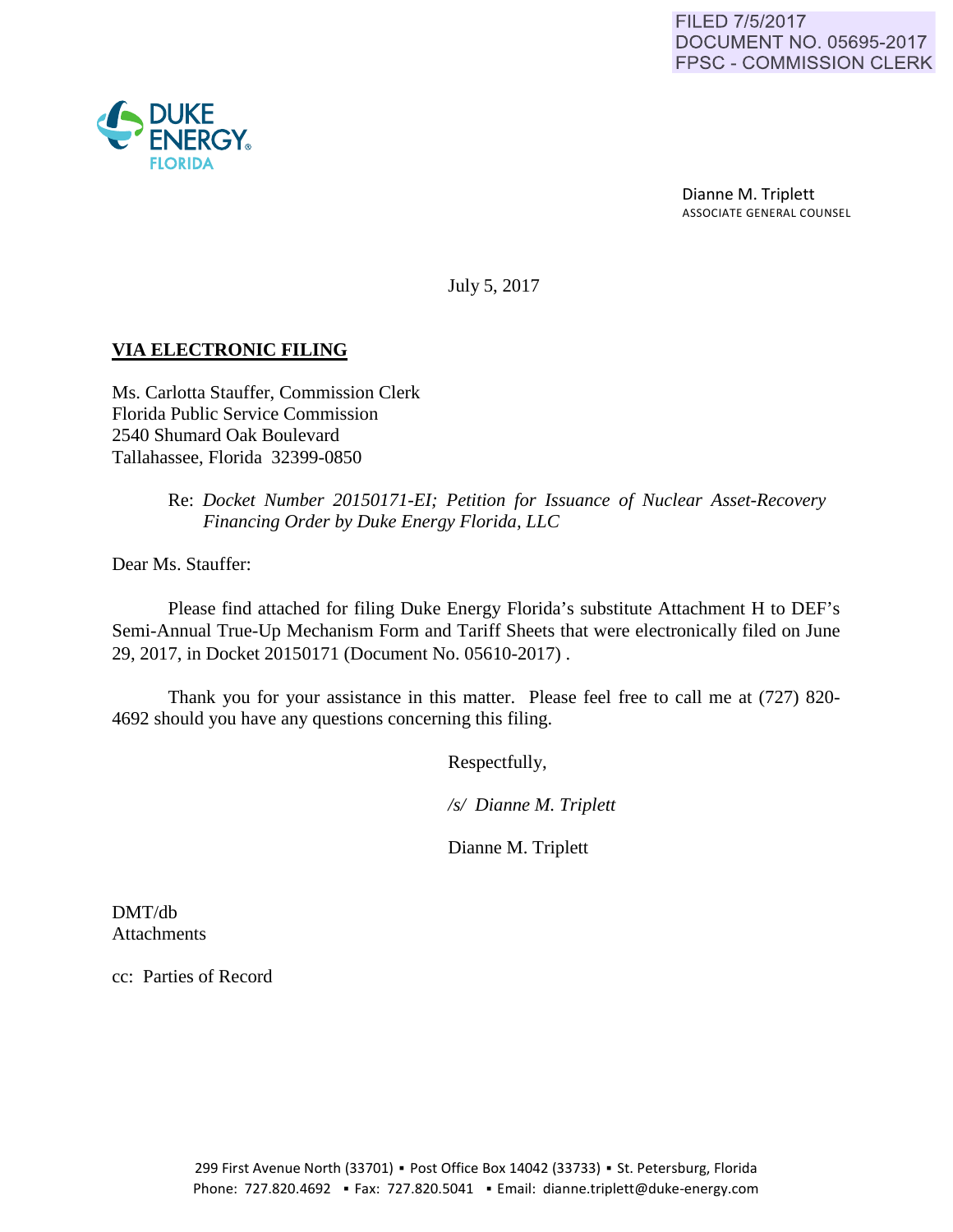## **Duke Energy Florida, LLC Nuclear Asset Recovery Charge**

## **Estimated Service and Ongoing Financing Costs**

| <b>ONGOING FINANCING COSTS</b>                                           |                              |  |
|--------------------------------------------------------------------------|------------------------------|--|
| <b>Description</b>                                                       | <b>Filed Estimated Costs</b> |  |
| <b>Servicing Fee</b>                                                     | \$<br>323,573                |  |
| <b>Administration Fee</b>                                                | 25,000                       |  |
| <b>Auditor Fees</b>                                                      | 25,000                       |  |
| Regulatory Assessment Fees (paid in January)                             | 31,250                       |  |
| Legal Fees                                                               | 15,000                       |  |
| Rating Agency Surveillance Fees (to be billed a year from issuance date) | 25,000                       |  |
| Trustee Fees (to be billed a year from issuance date)                    | 5,000                        |  |
| Independent Manager Fees (paid March 1)                                  | 2,500                        |  |
| Miscellaneous Fees and Expenses                                          | 850                          |  |
| <b>Servicing Costs and Other Ongoing Expenses</b>                        | Ś<br>453,173                 |  |
| <b>Return on Invested Capital</b>                                        | \$<br>100,696                |  |

*\*\* Annual totals remained unchanged after filing IAL. Projected period amounts are based on 6 months of the estimated costs.*